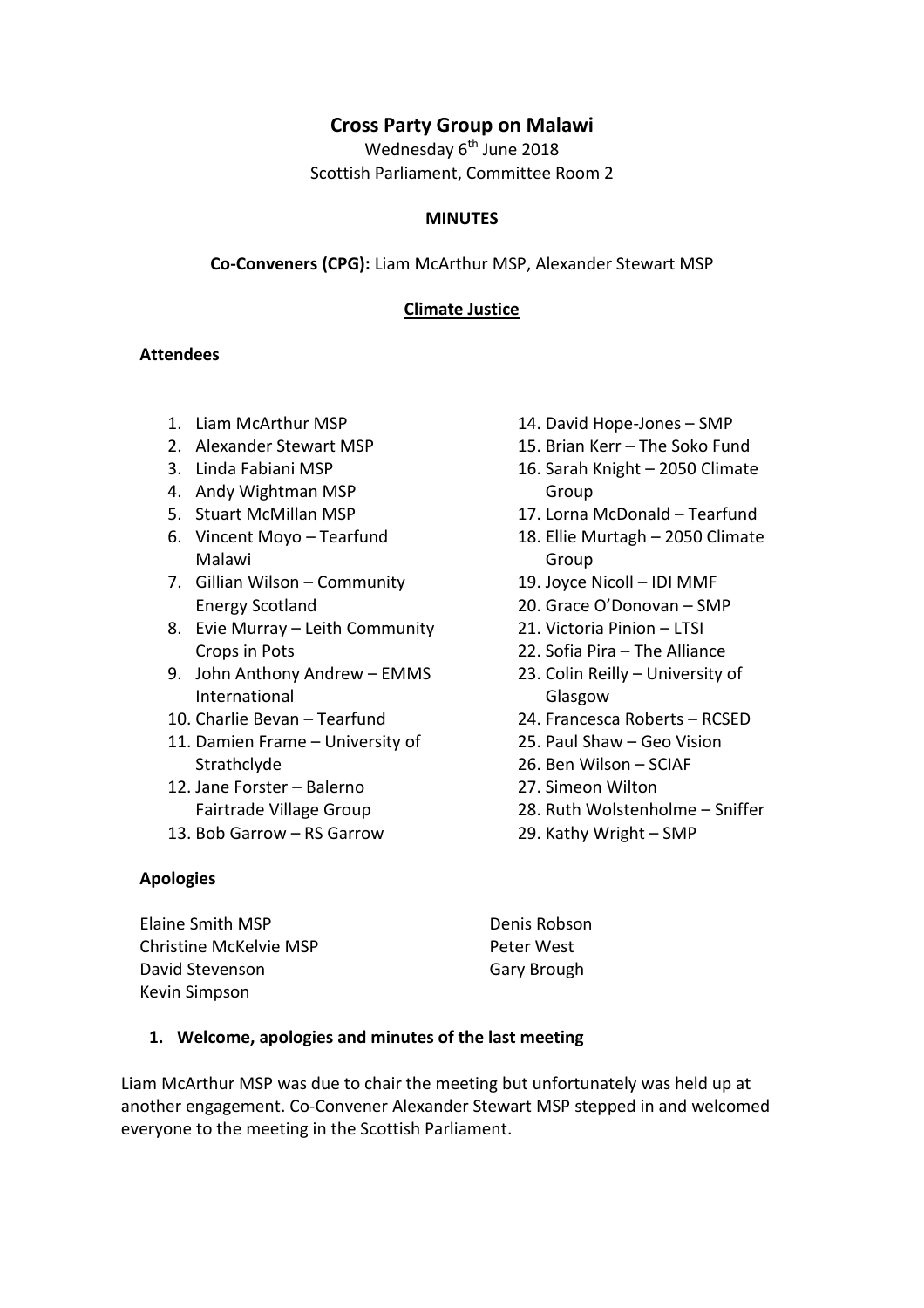# **2. Gillian Wilson, Community Energy Scotland**

Gillian introduced Community Energy Scotland's Climate Justice Innovation Funded Project (CJIF). The aim of the Scottish Government's CJIF is to support communities suffering from climate injustice in new innovative ways in the areas of water, energy and agriculture. The current funding round is open until the  $29<sup>th</sup>$  June with £100,000 available over three years. Information can be found on the Corra Foundation [website.](https://www.corra.scot/grant-programmes/climate-justice-innovation-fund/)

Community Energy Scotland (CES) is an umbrella organisation of 400 organisations. Community Energy Malawi (CEM) is their sister network, and both have a vision to work with communities to enable them to own and control their own renewable resources and to generate economic benefit from that and generate income.

In remote rural areas of Malawi, many are not on the electricity grid and need access for both domestic and economic purposes. In the past, there have been grid developments in Malawi, however once capital has been provided, it can be hard to sustain. Many grids suffer from the lack of a strong business model, a lack of good repair and maintenance, and the ability to sustain technicalities. This project is working alongside another (UNDP) funded project to develop a solar mini grid of 80KWatts in four villages in Western Malawi. The mini grid will provide 250 domestic households and businesses electricity. The CJIF fund is tackling the idea of a sustainable business model with three main outcomes: 1) to make sure that the 250 households know how to operate and get connected (through tariffs and a community energy committee that manages tariff collection and the running of the mini grid), 2) to enable the electricity generated to be used by businesses, including irrigation clubs and maize milling units, etc., 3) to develop a tested financial management model which can be shared with other organisations in Malawi.

In the four villages, there are three community representatives who work collectively, 12 local entrepreneurs (including five women running mini-businesses) who sell solar equipment, 20 technicians (five from each village, and who are also the local entrepreneurs), and a village committee in each village. The technicians will be the first point of contact for customers, inclusive of minor repairs and connections for new customers. They will be backed up by an annual maintenance contract from CEM in a long-term maintenance model.

The project, which started in November, has been running for approximately 6-7 months thus far and will be doing so for another few years. Development of the UNDP funded mini grid has been delayed as it has a thorough procurement system and it has also been a rainy season which provides practical challenges. The grid will be installed in July, and detailed training will follow in the coming months.

### **Questions and discussion for Gillian Wilson, CES**

*Q: What criteria do you use for selecting the 250 households that receive electricity?*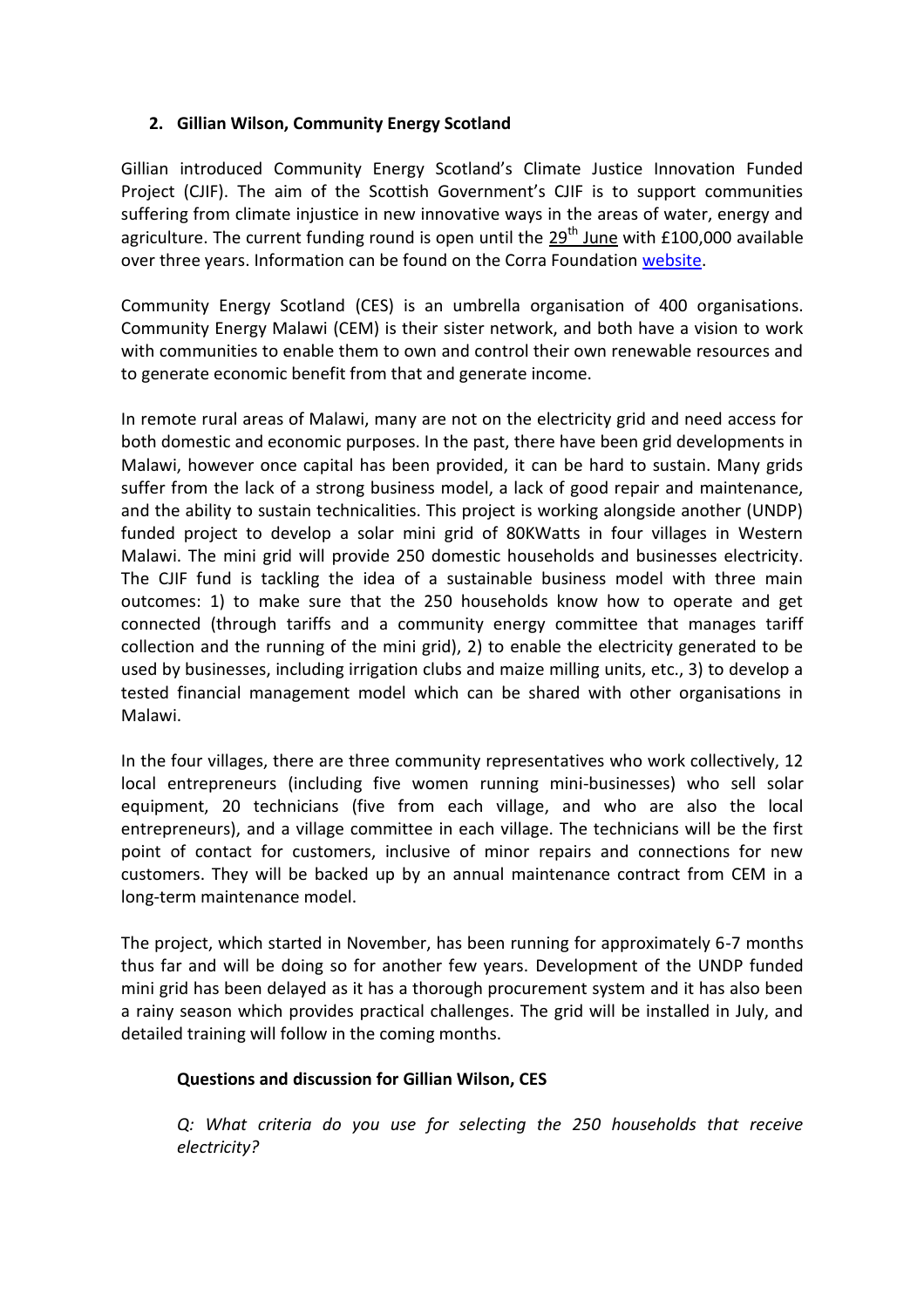Gillian explained that the mini grid would not cover all areas of the villages. There will also be different tariffs to make it as affordable as possible, but people will need to be able to afford to connect. The costs include long-term maintenance, the business model of the grid, the running of the tariff system and staffing, and are not limited to the direct cost of provision of energy. Most of the capex is covered by the UNDP but the grid wants to generate some income to invest in the future of the mini grid as well. There is a three-tier tariff system: 1) for those who can pay the full tariff and the capex connection fee from the beginning, 2) for those who need the entire capex to be spread across a number of years, and 3) for those in between.

# *Q: Is a three year timeframe a realistic timeframe and will you be looking to come back for further funding either from CJIF or UNDP?*

Gillian noted that prior to the start of the project, there was financial modeling for the business plan and that the timeline depended on when it was possible to break even. This is dependent on having enough customers who can pay the tariffs, if there are businesses who can pay a slightly higher fee, and whether business engagement is secured.

# *Q: What sort of sustainable energy will the grid be based on? Who is responsible for the financial flows? Who looks after the money once it is collected?*

Gillian explained that it is all solar powered. The grant money is managed by CES but tariffs are managed by the village committees. There are regulatory rules, which require the tariffs to be proposed and to be sent to MARAP (the regulatory authority) in Malawi, where they accredit that there is technical and financial oversight. Training the 12 representatives in the villages ensures that they are responsible for collecting the tariffs and reporting to the community about the money. Eventually, they would register themselves as a constituted legal body by the end of the project. The structure will be owned by CEM as the asset manager, but the financial business model will be the village committee as a community owned mini-grid.

### **3. Evie Murray, Leith Community Crops in Pots**

Evie thanked attendees for the opportunity to address the CPG, and introduced Leith Community Crops in Pots (LCCIP) as an organisation that is open to global issues as a charity, not just to issues in Leith. The issues are interconnected across the global sphere. Their partners, Living Trees of Livingstonia in Malawi and Thrive Scotland, bring complementary players across the globe to support problems in a united effort. LCCIP is a charity that is also in support of foster children. Living in densely populated areas such as Leith, the mental and emotional wellbeing and education of children in care would be improved from an outdoors lifestyle within Leith's urban environment. Growing food and encouraging children to be outside has benefits for children and adults alike, which develops the community. A combination of an awareness of the effects of climate change as well as the monopoly on food held by supermarkets is also what inspired LCCIP, which champions food sovereignty and building knowledge and skills that help the environment.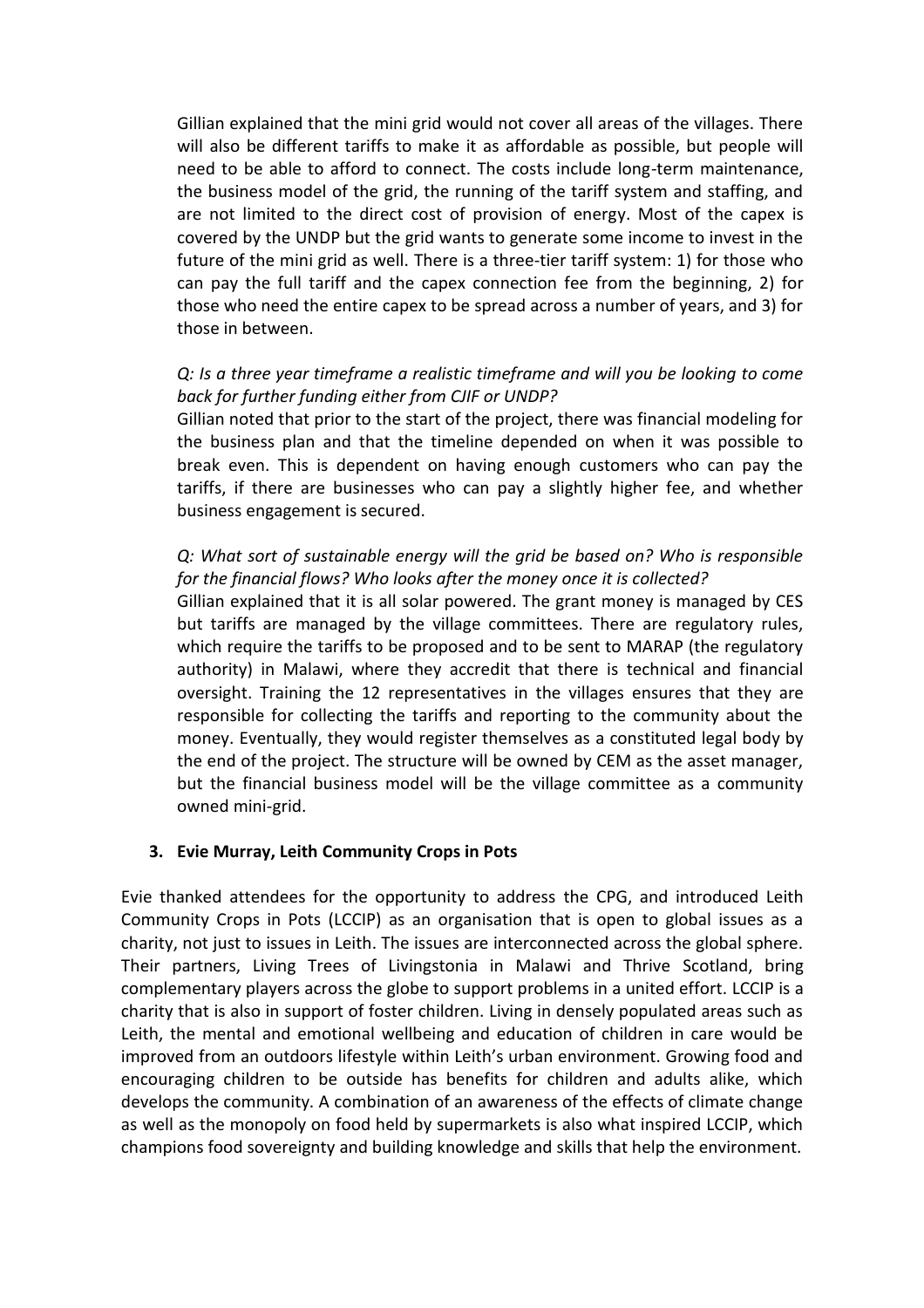The project started in November with a visit from Thrive Scotland and LCCIP to Rumphi, Malawi to discuss their terms of reference, which facilitated a base link survey to gather information on 21 schools working in Malawi. In 2017, LCCIP became one of the partners in a three year project operating across these 21 schools alongside Thrive Scotland and Living Trees of Livingstonia, which aims to improve the environment, reduce poverty and increase school attendance through School Orchard Committees. The locally-owned Committees establish orchards, sell produce and channel profits into improving their schools, which has been very successful. There were five tree nurseries in Malawi, and there are now 13 with eight more on the way despite the rainy season. The schools were provided with seeds and fertilizer to meet their school breakfast needs, which was shown in the survey as being a priority need. An Environmental Management Lecturer from the University of Livingstonia is monitoring the project, and promoting the growing of chilli and paprika, and the use of low-fuel stoves for schools to cook the school breakfasts.

LLCIP also aims to connect Malawi with Leith, and illustrate how climate change affects different places. They are currently looking at solar irrigation for the 21 schools. 30% of resources are allocated to cash crops, 30% for the school breakfasts, and 40% to tree replanting and reforestation. The greater mission is to produce mentally and physically healthy children in both hemispheres but also global citizens.

*Liam McArthur arrived and apologised for being delayed. Liam took over from Alexander Stewart as chair for the meeting.*

### **4. Vincent Moyo, Country Director of Tearfund Malawi**

Vincent thanked everyone for the opportunity to share, and introduced Tearfund as a Christian charity working in more than 50 countries since 1968, working through local partners in both development work and emergency response. Tearfund has been working in Malawi since 2003 in areas of emergency response, development, livelihoods and food security. In Malawi, there are 10 projects which are spread across the three regions of Malawi. Tearfund Malawi has been receiving support from the Scottish Government since 2005 on project activities surrounding food security, livelihoods, the environment and economic sustainability, wars, climate justice and youth empowerment. Vincent shared details of two projects.

1) The Khwamba Sustainable Livelihoods Improvement Project started in 2015. The aim of the project is to reduce poverty by empowering households through agricultural development and livelihood improvement. The main objectives are to increase production and crops at household level, to help communities manage natural resources in response to climate change, and to increase economic income at household level. Drought and rains due to climate change, and increasing population pressure (now averaging 17.5 million) pose challenges. The production of tobacco is a main factor in deforestation, but Tearfund Malawi is promoting the production of legumes as a lasting alternative to tobacco. Tearfund Malawi also seeks to increase the economic output of people at household level through enhanced entrepreneur skills, access to loans, business management skills and self-help groups based on common interest at community level. There are also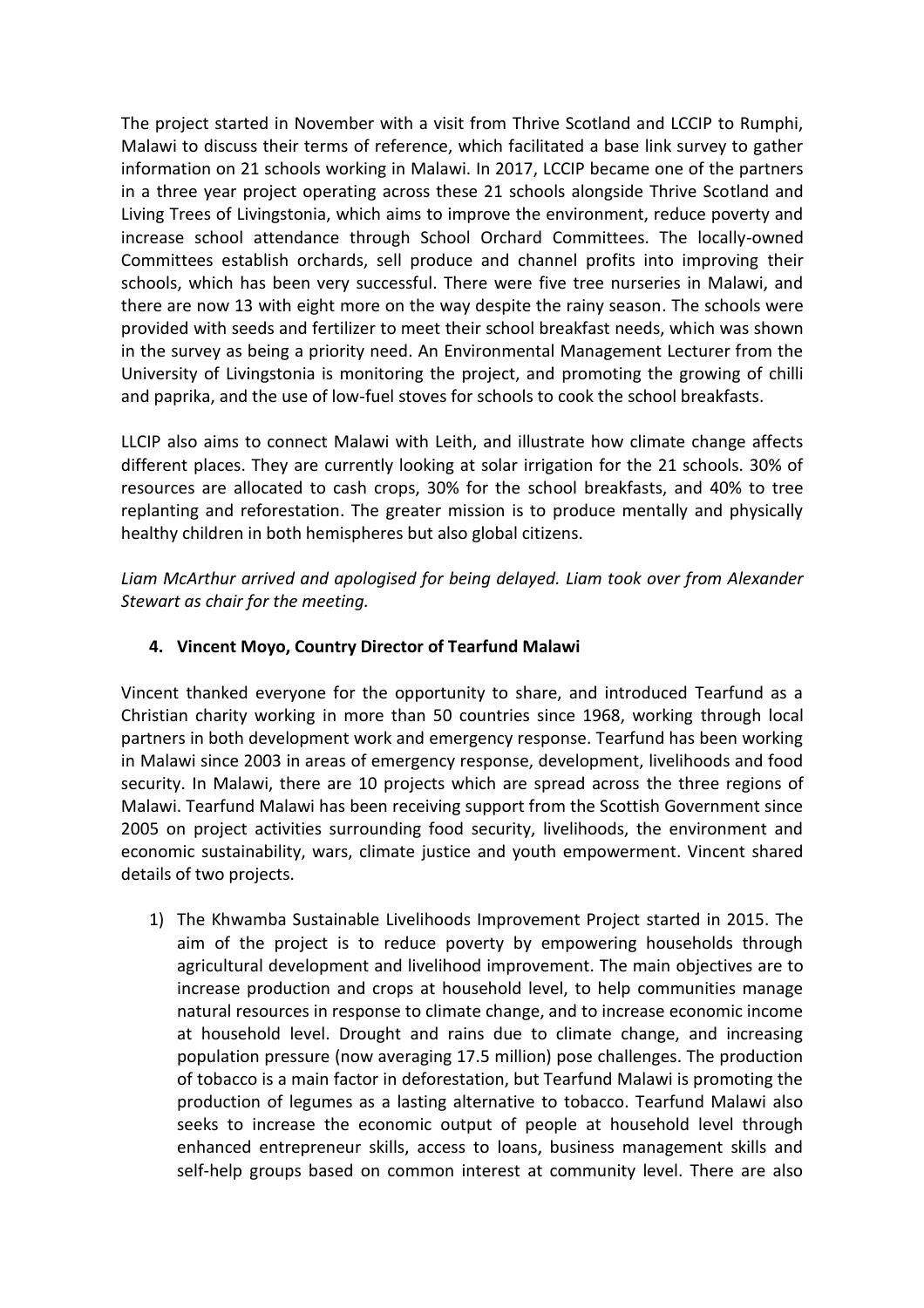hidden successes of the project, including reduced gender-based violence because of the women's involvement in self-help groups which are economically empowering.

2) The army worm is posing a real challenge, and Tearfund Malawi is working with researchers from Nwanga and the University of Livingstonia to study whether the army worm can be eliminated by using nitro-based chemicals. This project is in its first year, but crops are improving. This project is funded through the CJIF.

Vincent ended his presentation by thanking the Scottish Government for being a forerunner for climate change through the CJIF. He noted that the First Minister had said in 2017 that Scotland had a moral obligation to tackle climate change and the climate bill is intended to reduce emissions. Climate justice is an issue in Malawi and all around the world. Vincent noted that as Scotland is a leader in climate justice, Tearfund as a member of Stop Climate Chaos is asking for the Minister to commit to a target of 100% emissions reductions by 2050.

#### **5. Any Other Business**

Liam McArthur concluded the presentations and asked, due to time constraints, for questions of the two remaining speakers to be concluded during the networking time of the meeting. Liam then introduced David Hope-Jones to address any other business to the CPG. It was noted that the CJIF is currently open until the end of the month  $(29<sup>th</sup>$ June), and that the SMP is available to impartially support applications. David also noted that on the  $16<sup>th</sup>$  June, the SMP has an upcoming Faith Links Conference which will bring together members of all faith communities and that all are welcome to attend.

David also reminded attendees that since the last meeting of the CPG, the SMP welcomed the President of Malawi. On the last day of his visit, he gave an address at the Scottish Parliament and the CPG group helped to co-host a reception, with each co-convenor meeting the President. David asked MSPs to reflect on the Presidential visit.

Liam McArthur noted that it was a resounding success and the reception following the address was particularly moving to see people engaging with the President. Liam did address the fact that there was no official recording of the President's address as it was not considered official Parliamentary business. He stated that, in future, steps will be taken to record this even when it is not an official report.

Linda Fabiani in her role as Deputy Presiding Officer stated that it was a delight to spend time with the President and his entourage. She noted that there was a great warmth and that the President was very forthright in speaking about Malawi and his plans for the future, as well as about the press in Malawi. This resonated strongly in Scotland with Parliamentarians who deal with the press here. Linda mentioned that she hopes the relationship between parliamentary civil servants in Scotland and Malawi will continue through shared learning and good work.

David concluded the business by inviting attendees to attend the next CPG meeting in September, which will encompass the SMP AGM. Dates of the next CPG meetings will be